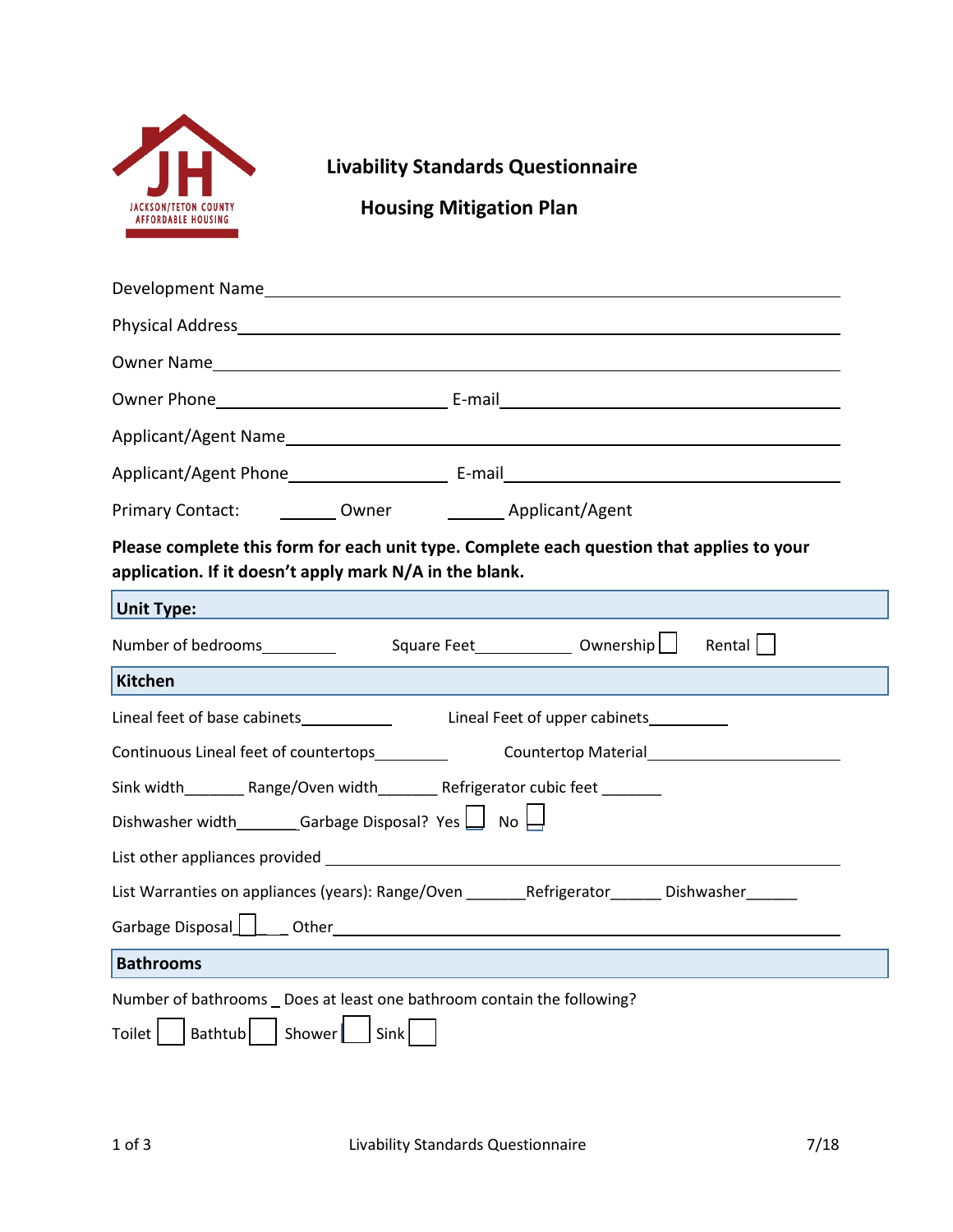Bathroom must contain a minimum of four square feet of storage. Describe how bathroom storage is being provided

| <b>Closets and Storage Areas</b>                                                                      |
|-------------------------------------------------------------------------------------------------------|
| Does each bedroom have a closet? Yes   No                                                             |
| Does each bedroom closet contain a shelf and rod? Yes<br>$\overline{\textsf{No}}$                     |
| Bedroom closet width: bedroom 1_______ bedroom 2______ bedroom 3______                                |
| Bedroom closet height: bedroom 1________ bedroom 2_______ bedroom 3_______                            |
| Does the entryway have a closet? Yes $\Box$ No $\Box$ If no, describe how adequate storage for coats, |
| Linen closet width: Linen closet 1 ________ Linen closet 2 _______                                    |
| Additional storage square feet _______                                                                |
| Describe how additional storage requirement is being met________________________                      |
| Closet door type (doors not required on interior storage) _______________________                     |
| Are all closets a minimum of 26 inches deep? $Yes$   No                                               |
| <b>Floor Coverings</b>                                                                                |
| Describe floor covering material:                                                                     |
|                                                                                                       |
|                                                                                                       |
|                                                                                                       |
| <b>Room Sizes and Shape</b>                                                                           |
| Provide Measurement from the narrowest part of the room; length x width.                              |
|                                                                                                       |
|                                                                                                       |
| Functional Furniture Placement diagram attached? Yes<br> Nol                                          |